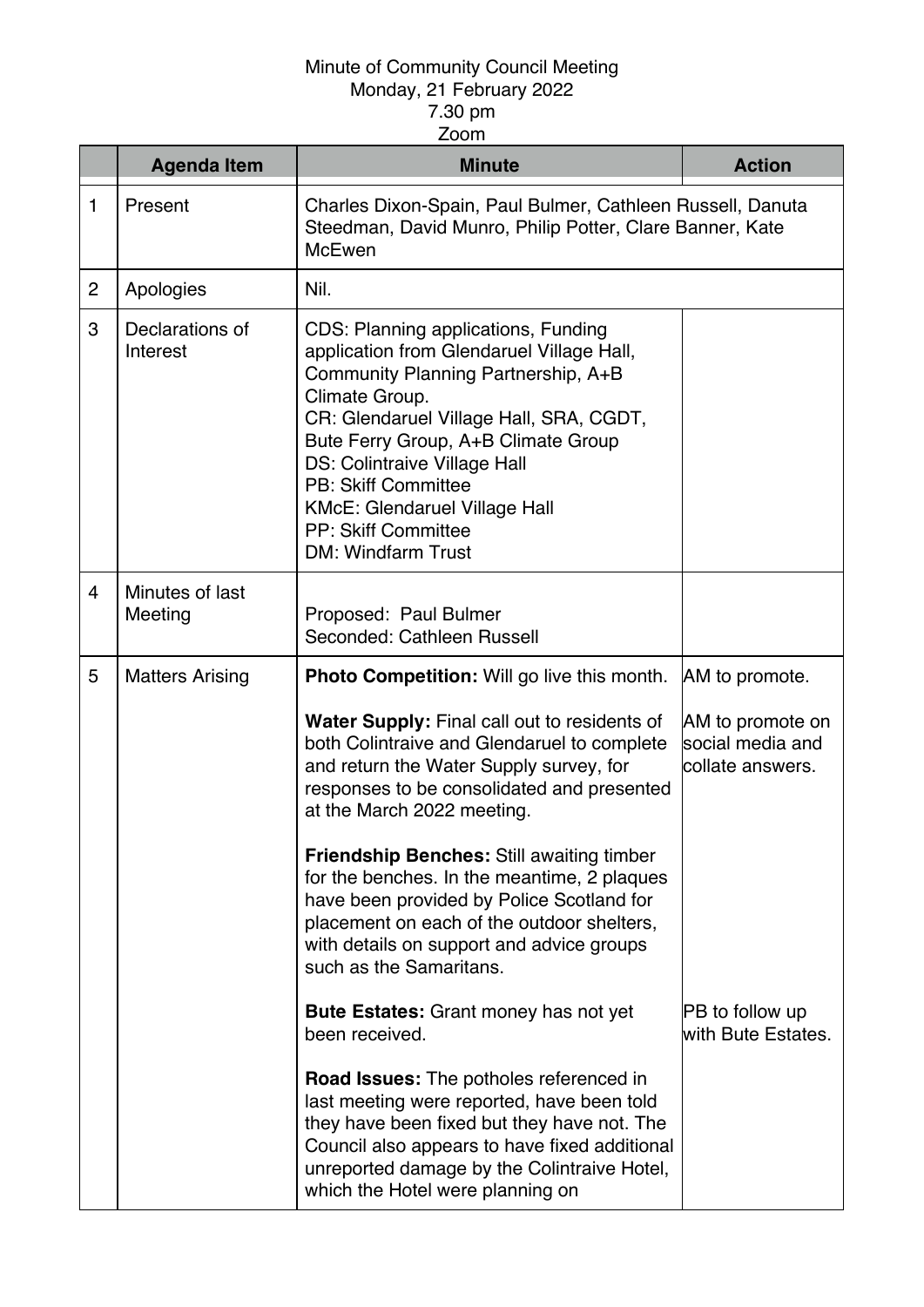| <b>Agenda Item</b> | <b>Minute</b>                                                                                                                                                                                                                                                                                                                                                                                                                                                                                                                                                                                                                                                                                    | <b>Action</b> |
|--------------------|--------------------------------------------------------------------------------------------------------------------------------------------------------------------------------------------------------------------------------------------------------------------------------------------------------------------------------------------------------------------------------------------------------------------------------------------------------------------------------------------------------------------------------------------------------------------------------------------------------------------------------------------------------------------------------------------------|---------------|
|                    | undertaking and have the materials for.<br>The work that has been undertaken to the<br>roads in both Colintraive and Glendaruel are<br>very poor – edges of 'fixed' areas are<br>already breaking up.<br>It is confirmed that any raised issues on<br>behalf of the community from our current<br>A&B Councilor will go forward if/when a new<br>Council is elected.                                                                                                                                                                                                                                                                                                                             |               |
|                    | <b>Upper Achnagarron: Felling is complete,</b><br>timbers being removed and replanting is<br>commencing shortly. The forestry contractor<br>has put up further signage.                                                                                                                                                                                                                                                                                                                                                                                                                                                                                                                          |               |
| 6<br>Police Update | Received after the meeting.<br>No. of Incidents reported<br>(Since last meeting)<br>Dates between<br>Between 21/11/21 and 22/02/22 there have<br>been 11 incidents actioned to police relevant<br>to the area.<br>2 x sudden death<br>1 x assist other agency<br>2 x traffic related incidents<br>2 x Wildlife<br>1 x Firearm<br>1 x vehicle fire<br>1 x weather related<br>1 x disturbance/ assault<br><b>No. of Crime Reports generated</b><br>(Since last meeting)<br><b>Breakdown of Crime Reports</b><br>(i.e. 1 x Assault)<br>1 x assault/disturbance<br><b>Information Appeals</b><br>No current outstanding appeals ongoing.<br>Appeals will continue to be placed in the<br>local paper |               |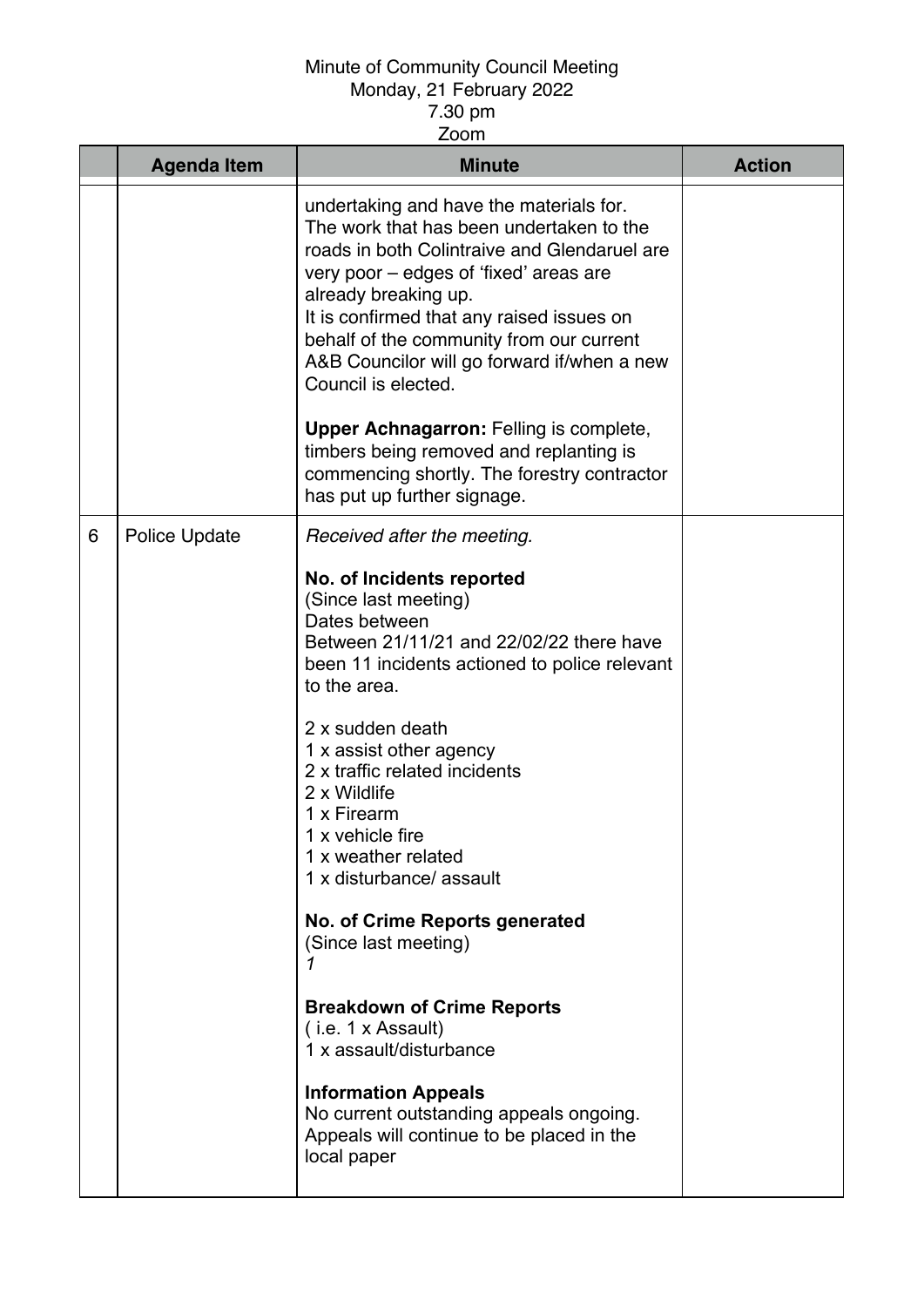| <b>Agenda Item</b> | <b>Minute</b>                                                                                                                                                                                                                                                                                                                                                                                                                                                                                                                                                                                                                                                                                                                                                                          | <b>Action</b> |
|--------------------|----------------------------------------------------------------------------------------------------------------------------------------------------------------------------------------------------------------------------------------------------------------------------------------------------------------------------------------------------------------------------------------------------------------------------------------------------------------------------------------------------------------------------------------------------------------------------------------------------------------------------------------------------------------------------------------------------------------------------------------------------------------------------------------|---------------|
|                    | <b>Current Initiatives</b><br>Current and ongoing initiatives:<br><b>Keep Safe in Bute and Cowal</b><br>Keep Safe is a Police Scotland led initiative<br>which works in partnership with I AM ME<br>SCOTLAND which is a Community Charity<br>that aims to raise awareness of disability<br>hate crime which is seen as one of the most<br>under-reported types of crime in Scotland<br>and the UK. It is estimated that around 97%<br>of disability hate crime goes unreported.                                                                                                                                                                                                                                                                                                        |               |
|                    | Keep safe aims to work with a network of<br>businesses, shops and organisations to<br>create safe places for people to go if they<br>need help - maybe because they are lost<br>they have lost their wallet, a phone or indeed<br>they are a victim of disability hate crime.<br>Anyone can go into these premises and get<br>assistance from the shopkeepers or the staff<br>members who will assist them in any way<br>possible. These shops and businesses have<br>to meet certain criteria to make sure that<br>they are safe places.                                                                                                                                                                                                                                              |               |
|                    | We have the Keep Safe card which is issued<br>to members of the community be that a<br>disabled person, a young person and older<br>person or anybody in the community that<br>would benefit from it. The Keep Safe card<br>contains information about that person and<br>can be used to assist the holder to get help.<br>By producing the Keep Safe card in a<br>premises with the Keep Safe sticker in the<br>window, that person knows that they can get<br>help from a staff member. That help may<br>well be that they just need a seat a cup of<br>tea or it may be the victim of a crime and a<br>staff member can call the police. All of the<br>business packs including Keep Safe Cards<br>have been kindly funded by the Argyll and<br>Bute Community Justice Partnership. |               |
|                    | Keep Safe is helping to make sure that<br>people within the community can live a life<br>that they want to live, a life that they choose<br>to live and not a life that's dictated to by                                                                                                                                                                                                                                                                                                                                                                                                                                                                                                                                                                                               |               |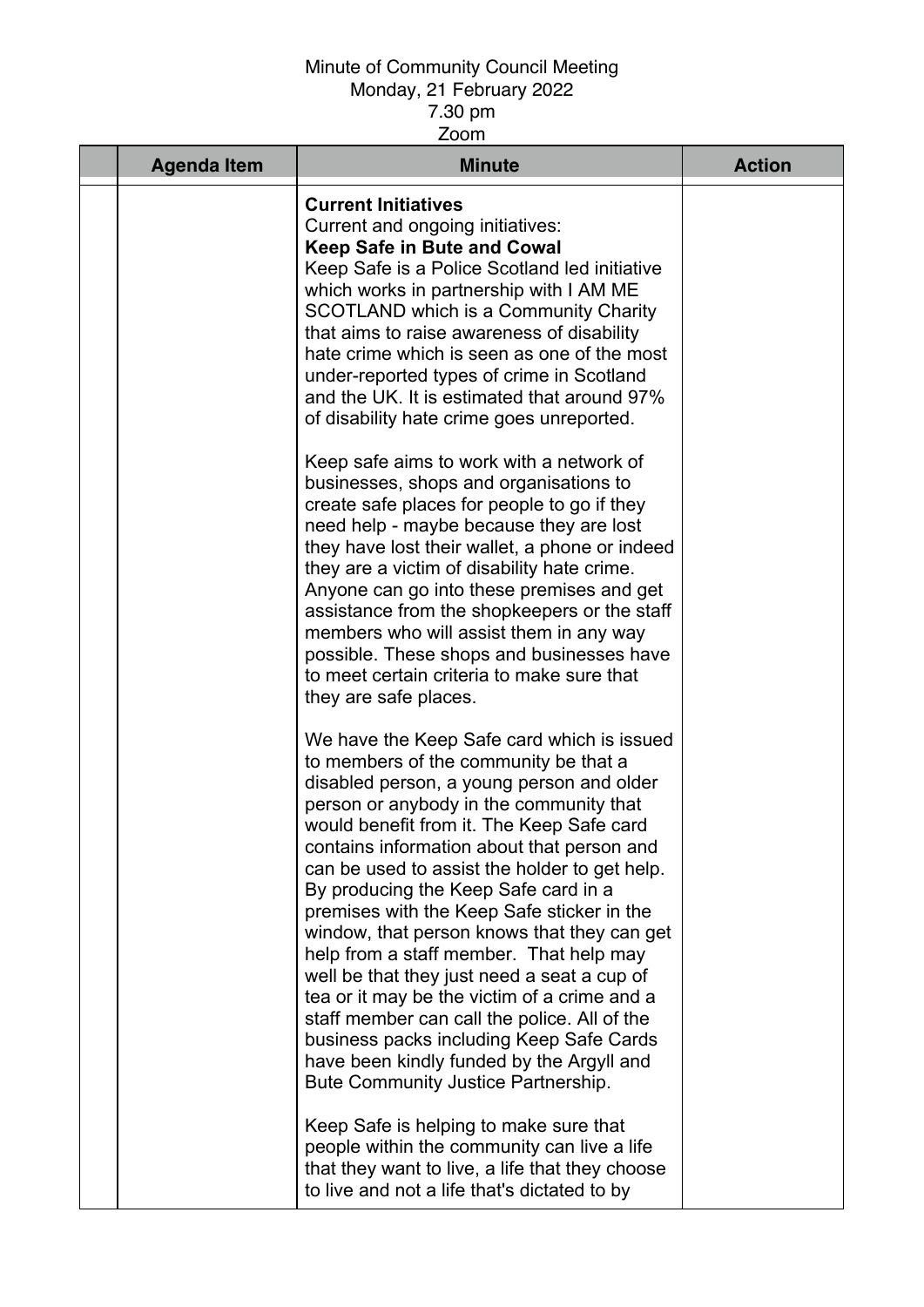| <b>Agenda Item</b> | <b>Minute</b>                                                                                                                                                                                                                                                                                                                                                                                                                                                                                                                                                                                                                                                                                                                                                                                                                                                                                                                                                                                                                                                                                                                                                                                                                                                                                          | <b>Action</b> |
|--------------------|--------------------------------------------------------------------------------------------------------------------------------------------------------------------------------------------------------------------------------------------------------------------------------------------------------------------------------------------------------------------------------------------------------------------------------------------------------------------------------------------------------------------------------------------------------------------------------------------------------------------------------------------------------------------------------------------------------------------------------------------------------------------------------------------------------------------------------------------------------------------------------------------------------------------------------------------------------------------------------------------------------------------------------------------------------------------------------------------------------------------------------------------------------------------------------------------------------------------------------------------------------------------------------------------------------|---------------|
|                    | other members of the society. You can go<br>from place to place or shop to shop where<br>they want to without fear of any crime or<br>harassment or abuse-taking place. Currently<br>in Bute and Cowal we have 10 Keep Safe<br>Places which can all be found on the Keep<br>Safe Scotland app. The total across Argyll<br>and Bute is 53 and Scotland wide there are<br>over 800 places available. If you know of<br>somewhere suitable to become a Keep Safe<br>place or could benefit from having some<br>Keep Safe cards please let us know<br>(Laura.evans@scotland.pnn.police.uk)                                                                                                                                                                                                                                                                                                                                                                                                                                                                                                                                                                                                                                                                                                                 |               |
|                    | Dementia Project - the Herbert Protocol<br>Police Scotland have provided a few<br>updates on this, however the work continued<br>to gather momentum. The Herbert Protocol<br>is an information gathering form that Police<br>encourage the public and partners working<br>with people who live with dementia, to<br>complete. The form has vital information<br>including recent photograph of the individual,<br>health information and important information<br>from their past such as previous addresses,<br>hobbies and places frequented. The aim is<br>that we will never need to use the form,<br>however if someone living with dementia<br>goes missing, this form would be vital for us<br>to find someone sooner and safer. Recently<br>we have been in discussion with the local<br>Dementia link team from Alzheimer's<br>Scotland to look at ideas of promoting the<br>scheme and work has taken place with<br>Argyll and Bute Telecare and Hanover<br>Scotland for those living with Property Exit<br>Sensors. Some members of the Dementia<br>team have now been trained to install call<br>blockers for Argyll and Bute which is brilliant<br>as it saves any stress that might be caused<br>for someone living with dementia to have a<br>stranger in their house to install these. |               |
|                    | <b>Frauds</b><br>Despite a lot of prevention work in this area,<br>Frauds continue to increase. Coming into<br>spring we expect to see bogus callers add to                                                                                                                                                                                                                                                                                                                                                                                                                                                                                                                                                                                                                                                                                                                                                                                                                                                                                                                                                                                                                                                                                                                                            |               |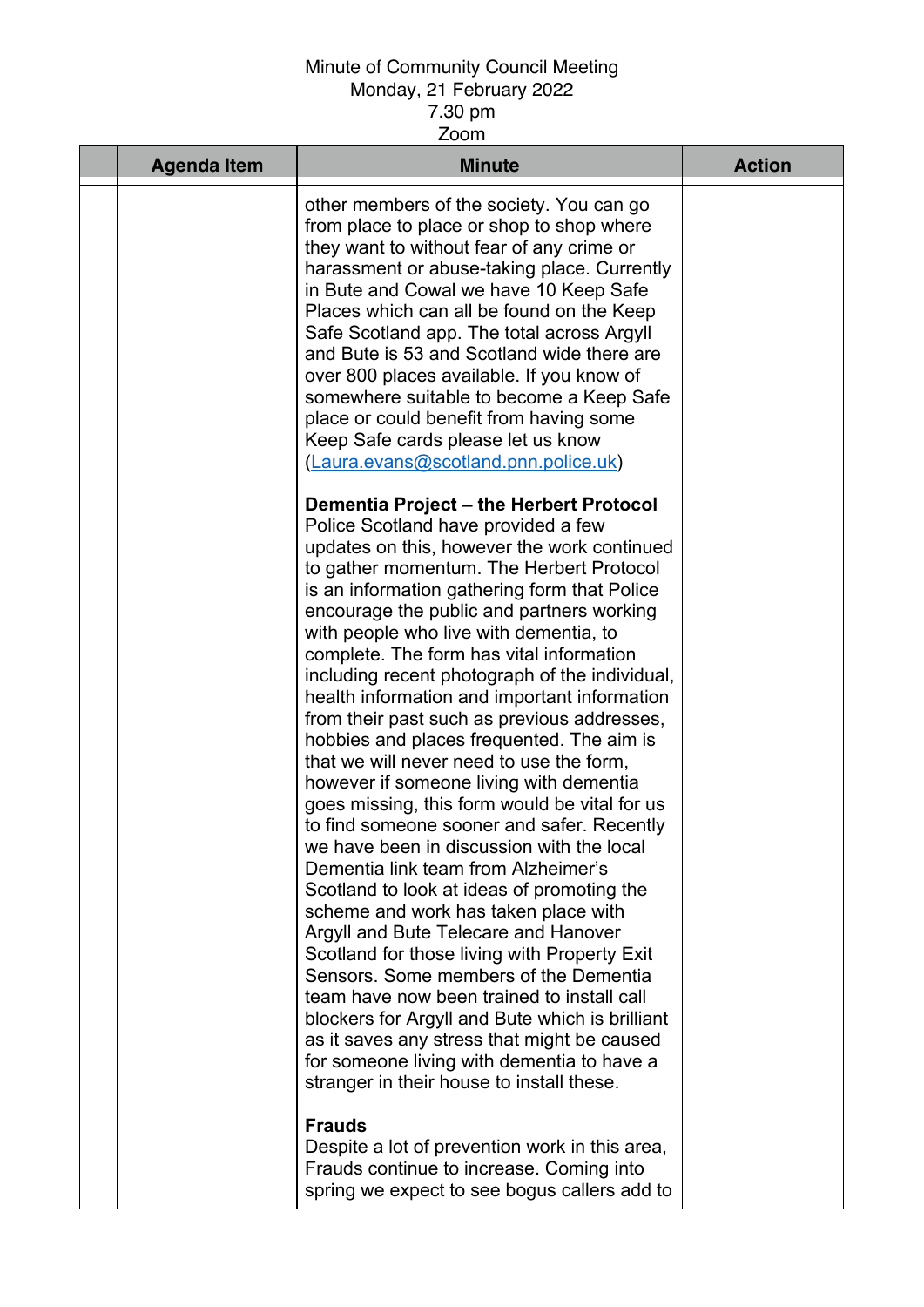| <b>Agenda Item</b> | <b>Minute</b>                                                                                                                                                                                                                                                                                                                                                                                                                                                                                                                                                                                                                                                                                                                                                                                                                                                                                                                                                                                                                                                                                                                                                                                                                                                                                                                                                                                                                                                                                                                                                                                                                                                                                                                                                                                                                                                                                                                                                                                                                                    | <b>Action</b> |
|--------------------|--------------------------------------------------------------------------------------------------------------------------------------------------------------------------------------------------------------------------------------------------------------------------------------------------------------------------------------------------------------------------------------------------------------------------------------------------------------------------------------------------------------------------------------------------------------------------------------------------------------------------------------------------------------------------------------------------------------------------------------------------------------------------------------------------------------------------------------------------------------------------------------------------------------------------------------------------------------------------------------------------------------------------------------------------------------------------------------------------------------------------------------------------------------------------------------------------------------------------------------------------------------------------------------------------------------------------------------------------------------------------------------------------------------------------------------------------------------------------------------------------------------------------------------------------------------------------------------------------------------------------------------------------------------------------------------------------------------------------------------------------------------------------------------------------------------------------------------------------------------------------------------------------------------------------------------------------------------------------------------------------------------------------------------------------|---------------|
|                    | this as offering work on driveways and<br>guttering or roofs is always prevalent at this<br>time of year. Close working with Police<br>Scotland and Trading Standards will help<br>ensure relevant information is lawfully<br>shared so that all legislation can be used on<br>those causing harm in our communities.<br>Recently an input on Fraud Prevention was<br>provided to the Dunoon Senior Citizens<br>Group which was well received. At the<br>event, 35 people took part in the "Scam<br>Savvy Quiz" to try and identify texts, emails<br>and phone calls which were real and which<br>were fake. Police Scotland are looking to roll<br>out their own campaign for "Pledge to Stop<br>Scams" for this, we are looking to<br>community groups, members of the<br>Community Planning Partner and the Area<br>Community Planning Groups to make a<br>pledge of what they could do to help us all<br>tackle frauds that are affecting our<br>communities. We know that frauds don't<br>simply result in financial loss, but a loss of<br>independence and overall wellbeing which<br>makes this a matter for us all to help with.<br>Will you help and take the Pledge to Stop<br>Scams? Would you like an input provided to<br>a community group, or advice for your own<br>organisation or business on fraud<br>prevention. Even a simple pledge that you<br>will share any fraud tactics you become<br>aware of with an elderly relative or a<br>neighbour could go a long way. There is free<br>online training that can be done for this<br>which provides a certificate at the end, and<br>we are working on a website where you can<br>lodge your pledge. Members of the<br>Community Planning Partnership are looking<br>to make their pledge through Selfie Videos<br>that we can share to get everyone talking<br>and sharing. If you would like to know more<br>and get involved please contact PC Laura<br>Evans (laura.evans@scotland.pnn.police.uk)<br><b>Roads Policing</b><br>Roads Policing Officers for Cowal and Bute |               |
|                    | regularly carry out speed checks at the                                                                                                                                                                                                                                                                                                                                                                                                                                                                                                                                                                                                                                                                                                                                                                                                                                                                                                                                                                                                                                                                                                                                                                                                                                                                                                                                                                                                                                                                                                                                                                                                                                                                                                                                                                                                                                                                                                                                                                                                          |               |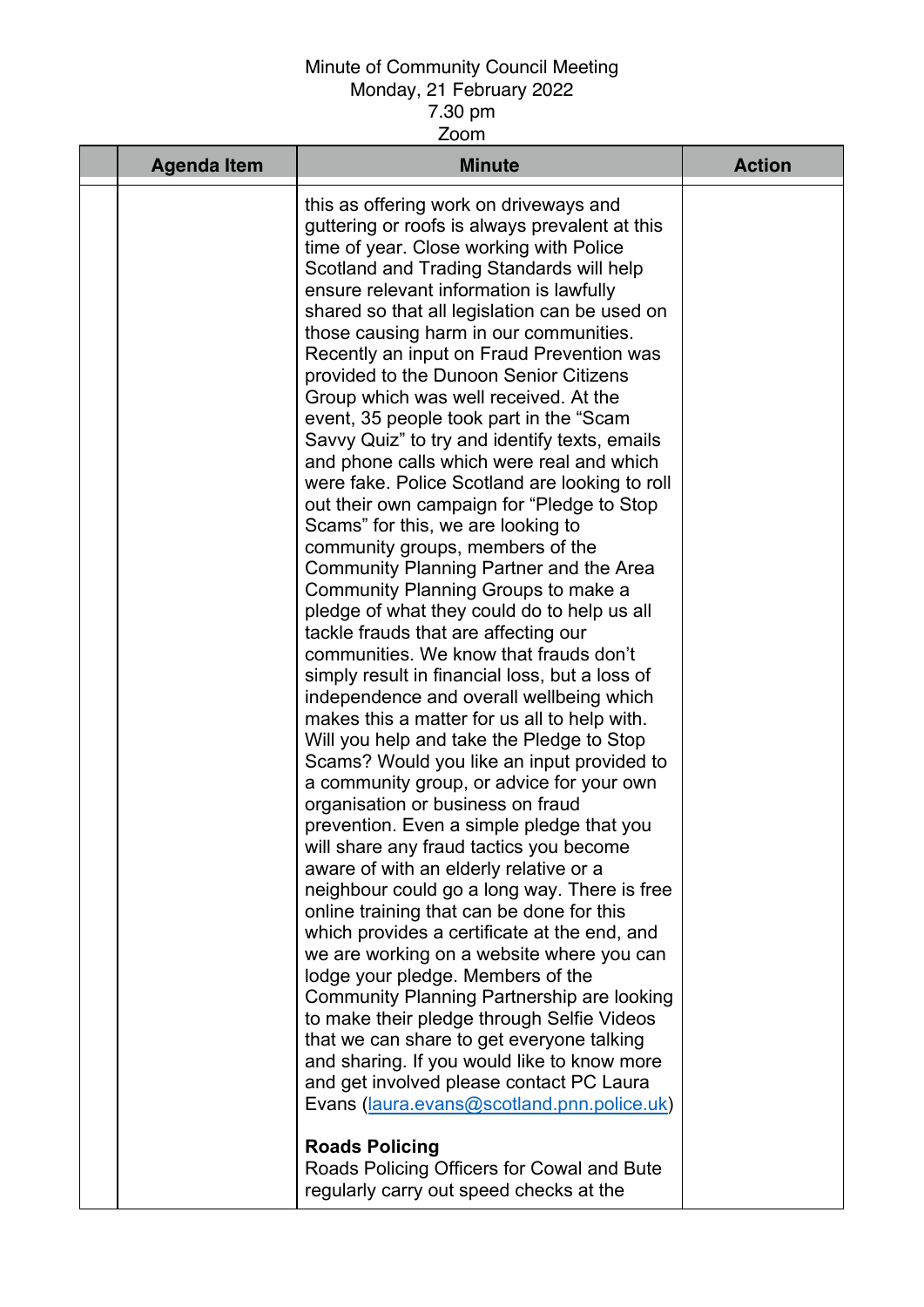|                | <b>Agenda Item</b>                       | <b>Minute</b>                                                                                                                                                                                                                                                                                                                                                                                                                                                                                                                                                                                                                                                   | <b>Action</b> |
|----------------|------------------------------------------|-----------------------------------------------------------------------------------------------------------------------------------------------------------------------------------------------------------------------------------------------------------------------------------------------------------------------------------------------------------------------------------------------------------------------------------------------------------------------------------------------------------------------------------------------------------------------------------------------------------------------------------------------------------------|---------------|
|                |                                          | following areas which have been highlighted<br>as problem areas:                                                                                                                                                                                                                                                                                                                                                                                                                                                                                                                                                                                                |               |
|                |                                          | A815 Bullwood Road, Dunoon<br>A815 Strachur<br>A815 Shore Rd, Innellan<br>A886 Strachur<br><b>B836 Clachaig</b>                                                                                                                                                                                                                                                                                                                                                                                                                                                                                                                                                 |               |
|                |                                          | In addition, given the time of year, they are<br>currently carrying out adverse weather<br>patrols working with Argyll and Bute Council<br>and Bear Scotland (A82/A83/A85/A828)<br>patrolling thousands of miles of main and<br>trunk roads. During their patrols they are<br>looking to ensure that these roads are<br>passable and safe, reporting and dealing<br>with any major floods, snow/ice, debris/trees<br>in the roads and other adverse factors to<br>ensure the smooth running of traffic as best<br>as possible, as well as dealing with<br>spontaneous RTC's caused by the poor<br>weather whilst maintaining a high visibility on<br>the roads. |               |
|                |                                          | The following National Road Policing<br>Campaigns are planned:                                                                                                                                                                                                                                                                                                                                                                                                                                                                                                                                                                                                  |               |
|                |                                          | 21 to 27 February 2022<br>Mobile Phone Campaign<br>14 to 20 March 2022<br><b>Commercial Vehicle Campaign</b>                                                                                                                                                                                                                                                                                                                                                                                                                                                                                                                                                    |               |
|                |                                          | Each campaign will have a communications<br>phase one week prior to the enforcement<br>period. This will be facilitated by Corporate<br>Communications and will raise public<br>awareness via social media platforms.                                                                                                                                                                                                                                                                                                                                                                                                                                           |               |
| $\overline{7}$ | <b>Councillors Report</b><br>(Alan Reid) | <b>Traffic lights on A886.</b><br>I've heard nothing since the last meeting.<br>I've asked for an update for to-night, but<br>heard nothing so far.<br><b>NOTE:</b> AR received the following response<br>after the meeting from Roads Dept: "There is<br>no change to the status of this enquiry - our                                                                                                                                                                                                                                                                                                                                                         |               |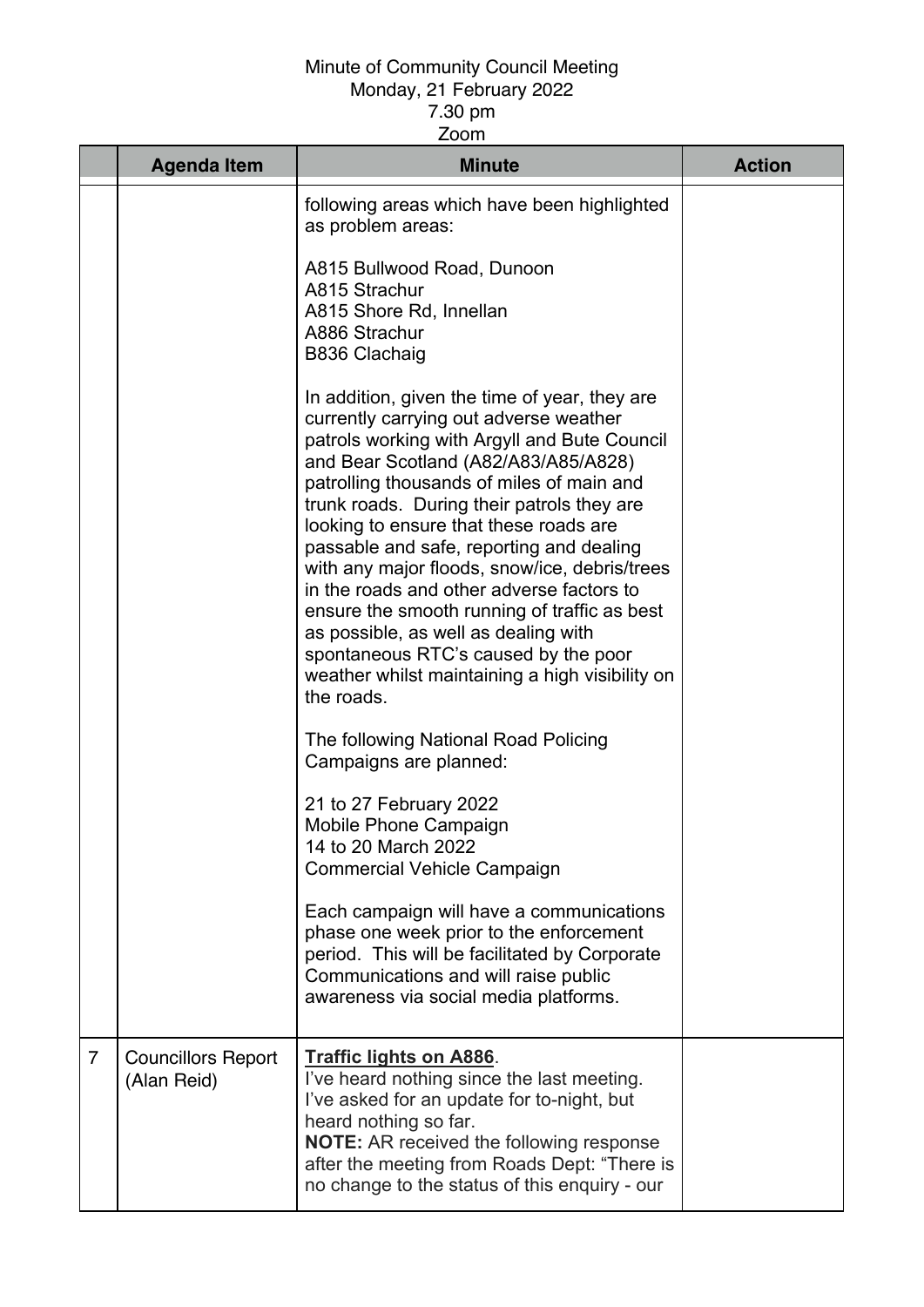| <b>Agenda Item</b> | <b>Minute</b>                                                                                                                                                                                                                                                                                                                                                                                                                                                                                                                                                  | <b>Action</b> |
|--------------------|----------------------------------------------------------------------------------------------------------------------------------------------------------------------------------------------------------------------------------------------------------------------------------------------------------------------------------------------------------------------------------------------------------------------------------------------------------------------------------------------------------------------------------------------------------------|---------------|
|                    | Legal Services team are attempting to<br>engage with the Landowner to progress the<br>scheme."                                                                                                                                                                                                                                                                                                                                                                                                                                                                 |               |
|                    | <b>Flooding in the vicinity of Kinlochruel</b><br>and Ardachuple<br>Roads (29 Nov). "The capital works were<br>completed on the A886 about 1 mile further<br>south but we were unable to attend and<br>carry out investigation works at the same<br>time due to Scottish water being on site. We<br>will continue to monitor the location but we<br>will not be able to attend to the investigation<br>works until the new year due to our ongoing<br>priority works on the A8003 and B8000<br>which need to be completed before the end<br>of December 2021." |               |
|                    | Roads (9 Feb). "We have not yet undertaken<br>investigation works here, these will take<br>place in the next financial year. In the<br>meantime we will continue to monitor this<br>location during our monthly scheduled<br>inspection of the road and any safety defects<br>noted will be addressed."                                                                                                                                                                                                                                                        |               |
|                    | <b>West Road</b><br>Roads - Work on this fault was completed<br>on 22/12/2021.                                                                                                                                                                                                                                                                                                                                                                                                                                                                                 |               |
|                    | CGCC comment - same workmanship as<br>Colintraive – preparatory work for the type of<br>work that is required maybe, but as a stand<br>alone job it's useful. Edges aren't sealed, so<br>as soon as the water goes in, it pushes the<br>tarmac out. Unless the specification for the<br>contractors have changed, this is being filled<br>in, not cut out filled and sealed, waste of<br>time and money as will continue to break.<br>West Road – Clachan end has not been<br>$done - a$ part of the work has been largely<br>re-tarred, but not all.          |               |
|                    | <b>West Road at Dunans</b><br>Roads, 8 Dec. "The location has been<br>inspected, and conditions and risks<br>appraised. Safety risk and priority has been                                                                                                                                                                                                                                                                                                                                                                                                      |               |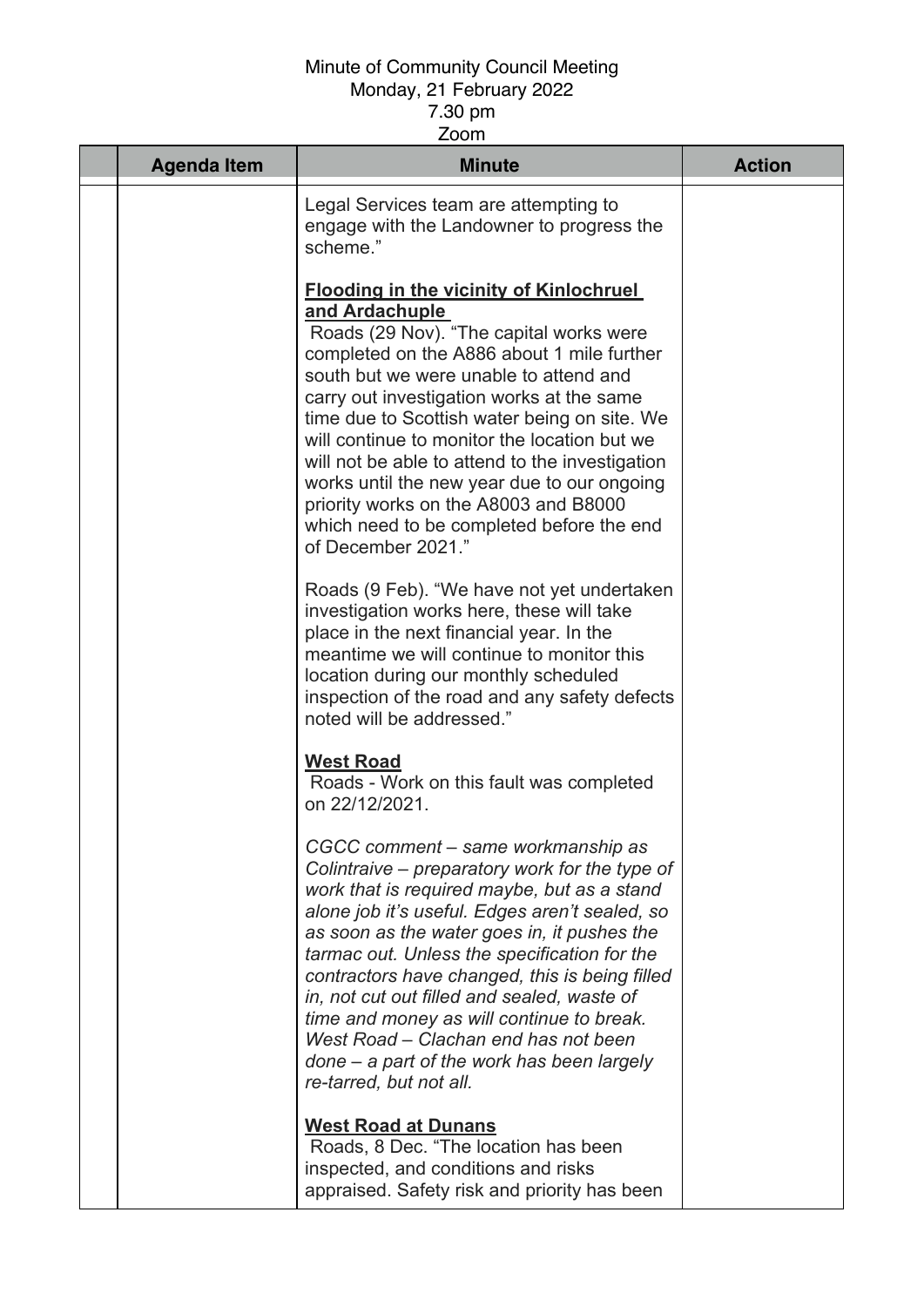| <b>Agenda Item</b> | <b>Minute</b>                                                                                                                                                                                                                                                                                                                                                                                                                                                                  | <b>Action</b> |
|--------------------|--------------------------------------------------------------------------------------------------------------------------------------------------------------------------------------------------------------------------------------------------------------------------------------------------------------------------------------------------------------------------------------------------------------------------------------------------------------------------------|---------------|
|                    | assessed as low. Details have been logged<br>in our system to be considered within a<br>future works programme for prioritisation<br>against other roads or lighting improvement<br>schemes. We will continue to monitor this<br>location as part of our routine safety<br>inspection schedule."                                                                                                                                                                               |               |
|                    | <b>B866</b><br>Some work was carried out, but still left the<br>road in poor condition. I asked again for<br>more repair work and received the following<br>reply on 17 Feb,                                                                                                                                                                                                                                                                                                   |               |
|                    | "We will get the jetpatcher back in, as the<br>road is likely to have deteriorated as a result<br>of the recent wet weather. We will provide<br>an update in 2 weeks."                                                                                                                                                                                                                                                                                                         |               |
|                    | <b>Shore Road at Kyles View breaking up</b><br>Roads. 8 Dec, "The location has been<br>inspected, and conditions and risks<br>appraised. Safety risk and priority has been<br>assessed as low. Details have been logged<br>in our system to be considered within a<br>future works programme for prioritisation<br>against other roads or lighting improvement<br>schemes. We will continue to monitor this<br>location as part of our routine safety<br>inspection schedule." |               |
|                    | Overhanging trees on A886 between<br><b>Dunans and Duiletter.</b><br>Roads (17 Feb), "These works were carried<br>out, and we have carried out further works of<br>this nature as a result of recent storms."                                                                                                                                                                                                                                                                  |               |
|                    | <b>Speed Limits on A886 from entrance to</b><br>wind farm to caravan park and in the<br>Clachan.<br>"Please accept our apologies for the delay<br>in providing you with a response. Prior to<br>developing any proposals a speed survey is<br>required. This location has been added to<br>the programme. With regard to a timescale,<br>speed surveys are not a statutory function<br>so it does depend on other work                                                         |               |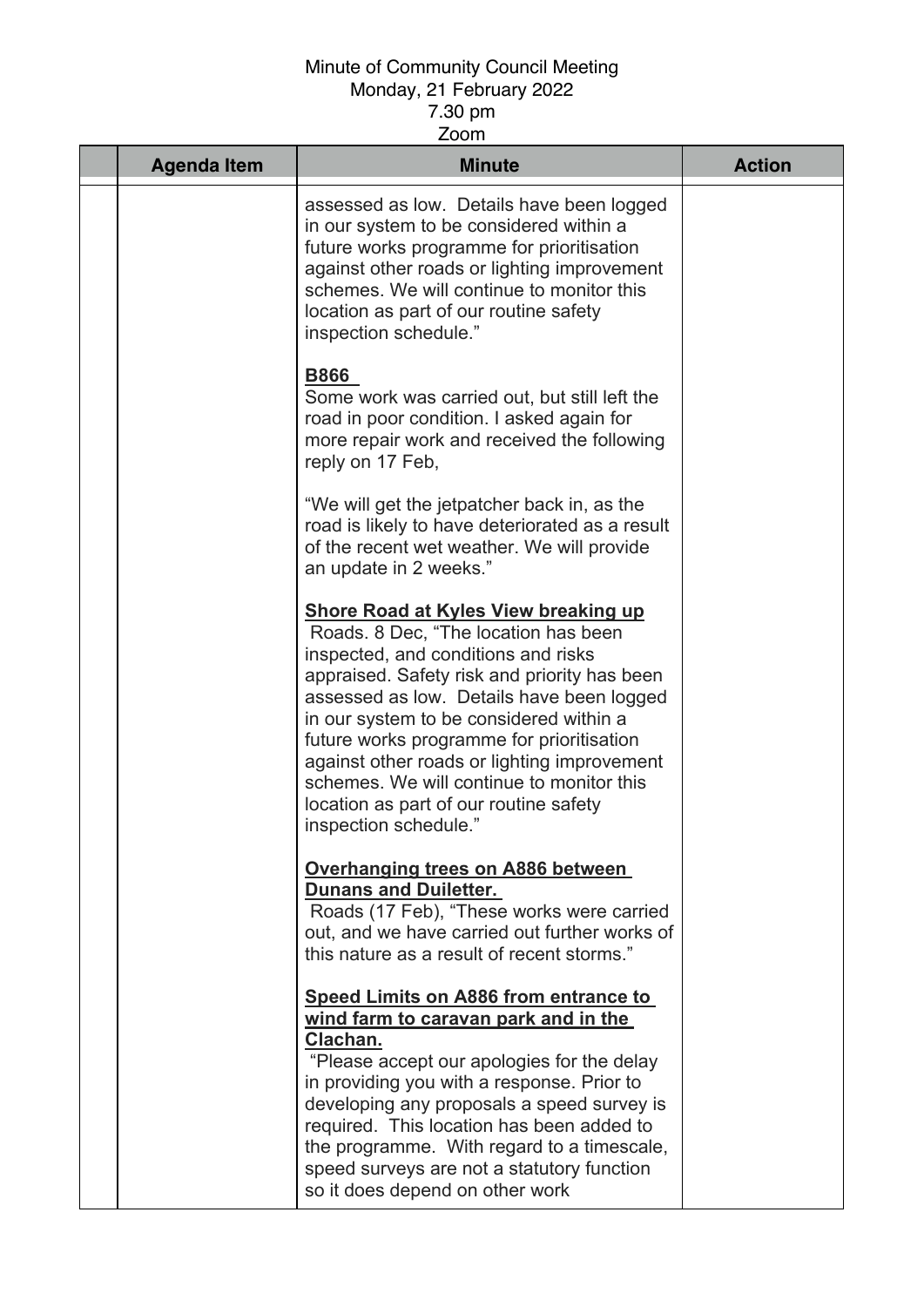| <b>Agenda Item</b> | <b>Minute</b>                                                                                                                                                                                                                                                                                                                                                                                                                                                                                                                                                                                                                                                                                                                                                                                   | <b>Action</b>                                                       |
|--------------------|-------------------------------------------------------------------------------------------------------------------------------------------------------------------------------------------------------------------------------------------------------------------------------------------------------------------------------------------------------------------------------------------------------------------------------------------------------------------------------------------------------------------------------------------------------------------------------------------------------------------------------------------------------------------------------------------------------------------------------------------------------------------------------------------------|---------------------------------------------------------------------|
|                    | commitment. However, the Traffic &<br>Development team anticipate this survey will<br>be carried out before the end of this financial<br>year (31 March)."                                                                                                                                                                                                                                                                                                                                                                                                                                                                                                                                                                                                                                      |                                                                     |
|                    | Train and Ferry Timetables at Gourock CDS to draft<br>don't match<br>CalMac response, "Thanks for this $-$ you<br>aren't the first person to have raised this<br>issue. Unfortunately, with the withdrawal of<br>the fast trains between Glasgow and<br>Gourock, this<br>has<br>meant<br>the<br>that<br>connections aren't as good as they used to<br>be as you highlight in your attached<br>timetable. We have highlighted the issue<br>with ScotRail and our Transport Planning<br>team are engaging with them on this issue.<br>I'm not keen to amend our timetable, given<br>the impact that this would then have on<br>West<br>Coast<br><b>Motors</b><br>their<br>and<br>well<br>established bus timetables on the Cowal<br>peninsula with connections towards Toward<br>and Ardentinny." | complaints letter to<br>ScotRail/CalMac<br>regarding this<br>issue. |
|                    | Scotrail response, "I can understand the<br>frustration with the wait times not being<br>compatible between trains and ferries.<br>Please be assured I have sent this over to<br>my line manager who is taking this<br>information to ScotRail in their next meeting.<br>Please be assured, that where amendments<br>can be made, we will do our best to change<br>these. However, this is not always possible<br>as we have to set these times based on the<br>full network's timetable."                                                                                                                                                                                                                                                                                                      |                                                                     |
|                    | CGCC – why would CalMac not change<br>their schedule, it has a smaller<br>network/fewer stops than the train?<br>AR - CalMac says they are working to the<br><b>West Coast Motors timetable.</b>                                                                                                                                                                                                                                                                                                                                                                                                                                                                                                                                                                                                |                                                                     |
|                    | <b>Bus service</b><br>Following discussion at the Cowal Transport<br>Forum, I've written to both West Coast<br>Motors and the Council's Public Transport<br>Section saying that splitting the Dunoon-                                                                                                                                                                                                                                                                                                                                                                                                                                                                                                                                                                                           |                                                                     |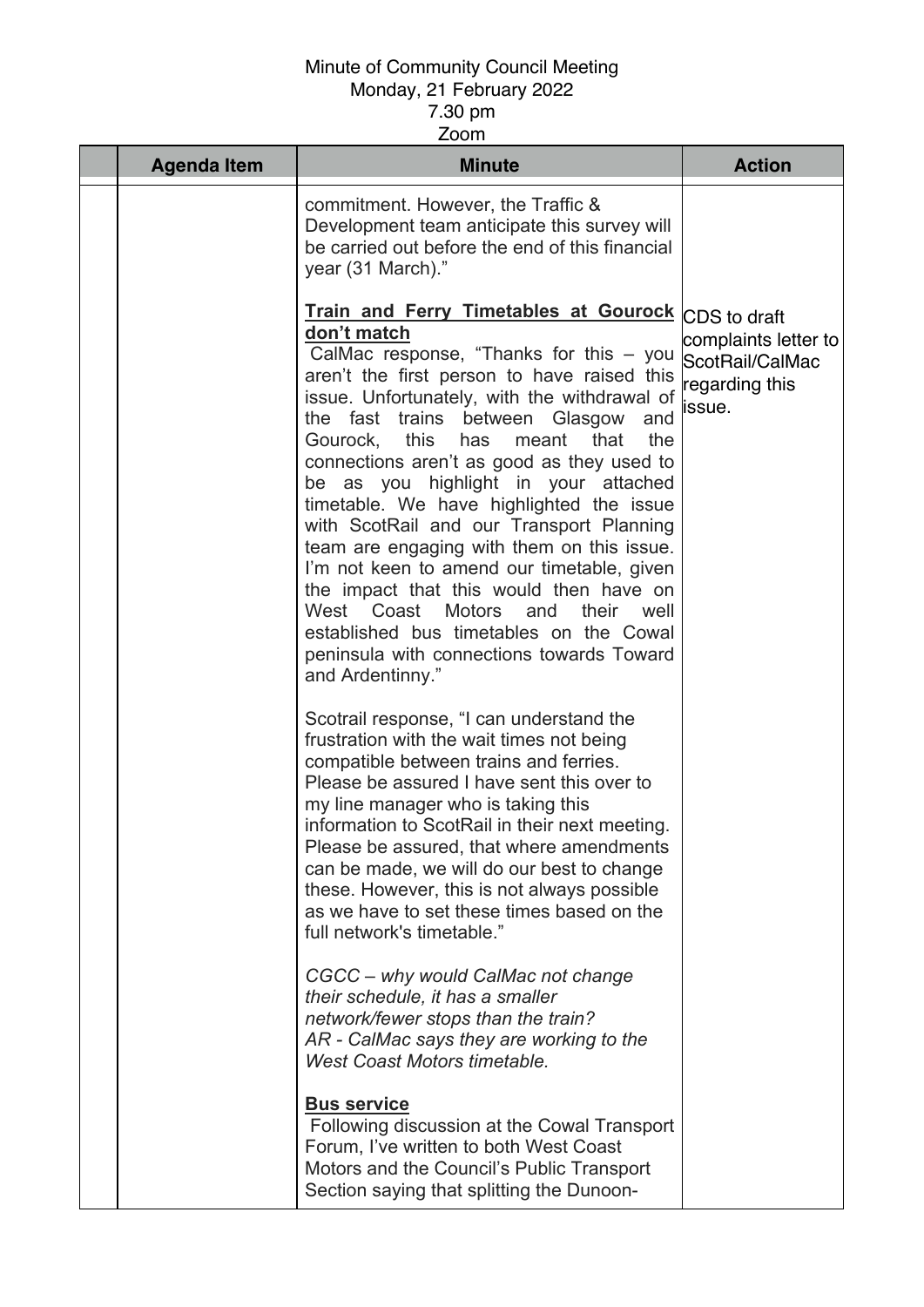| <b>Agenda Item</b> | <b>Minute</b>                                                                                                                                                                                                                                                                                                                                                                                                                                                                                                                                                                     | <b>Action</b>                                                                                                                      |
|--------------------|-----------------------------------------------------------------------------------------------------------------------------------------------------------------------------------------------------------------------------------------------------------------------------------------------------------------------------------------------------------------------------------------------------------------------------------------------------------------------------------------------------------------------------------------------------------------------------------|------------------------------------------------------------------------------------------------------------------------------------|
|                    | Rothesay bus service into two services has<br>not been successful. The knock-on effects to<br>the Dunoon-Portavadie service cause too<br>much inconvenience to passengers. I've<br>asked if they can revert to the old timetable<br>with one bus serving the Dunoon-Rothesay<br>route.                                                                                                                                                                                                                                                                                            |                                                                                                                                    |
|                    | <b>Clachan of Glendaruel signs</b><br>Roads, "Due to a misunderstanding within<br>the Roads Operations team about which<br>signs this enquiry related to, these signs<br>have not yet been ordered. Please accept<br>our apologies for this error. We will be<br>placing a signage order within the next<br>couple of weeks and will ensure these are<br>amongst them."                                                                                                                                                                                                           |                                                                                                                                    |
|                    | <b>Questions for Councillors from CGCC:</b><br>Regading the proposed change to the last<br>Colintraive-Rhubodoch service being<br>changed to become 'book in advance', it is<br>noted that the CalMac representative at the<br>recent Cowal Transport Forum knew nothing<br>of this.<br>AR received a response from Tommy Gore<br>of CalMac who said making the last sailing<br>'book in advance' would not make any<br>difference to the timetable.<br>This change will be detrimental to local<br>business Colintraive Hotel both in terms of<br>Bute customers and Bute staff. | <b>AR</b> to contact<br>CalMac to query<br>someway of<br>making<br>sign/lighting.<br>CDS to action<br>letter on behalf of<br>CGCC. |
|                    | Sometimes the ferry is running empty $-$ if<br>that's the case, they could set up a system<br>e.g. lighting system on both sides, so they<br>could see what's what. They would see cars,<br>but wouldn't see foot passengers. There are<br>other ferry services that already have this in<br>place e.g. Kerrera.<br>CalMac tend to take the chance to cancel<br>optional ferries.<br>As a community we need to be very strong<br>on this – even if it means everybody<br>contacting them.                                                                                         |                                                                                                                                    |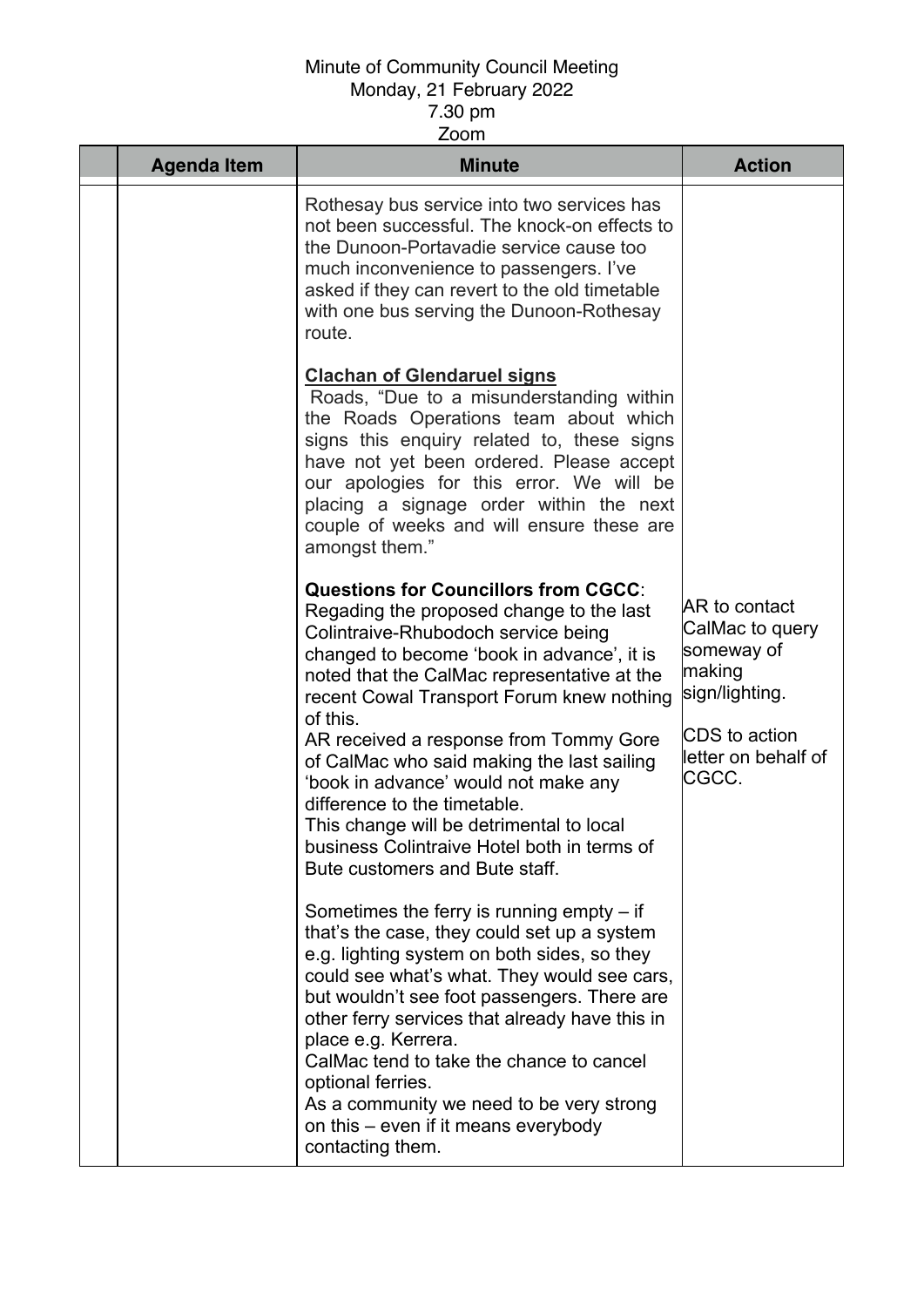# Minute of Community Council Meeting

#### Monday, 21 February 2022 7.30 pm

Zoom

|   | <b>Agenda Item</b>       | <b>Minute</b> |                                                                                                                                                                                                                                                                                                                                           | <b>Action</b>                                                        |
|---|--------------------------|---------------|-------------------------------------------------------------------------------------------------------------------------------------------------------------------------------------------------------------------------------------------------------------------------------------------------------------------------------------------|----------------------------------------------------------------------|
| 8 | <b>Community Council</b> | i)            | <b>Finance</b><br>No changes since Nov 2021<br>meeting.<br>Current total: £16,192.74.<br>Money left over from newsletter:<br>£1,945<br>Admin: £1,829.34<br>Grant monies held for community<br>groups to apply: £10,627<br>Money holding for Glendaruel<br>Village Hall: £791.40<br>Bute Estates grant money has not<br>yet been received. |                                                                      |
|   |                          |               | ii) Funding Applications<br><b>ColGlen Boat Club</b><br>CGCC agree to fund the<br>requested £1000 toward the<br>building of a shed.                                                                                                                                                                                                       | CR to write to<br>ColGlen Boat Club<br>and arrange grant<br>payment. |
|   |                          |               | <b>Glendaruel Village Hall</b><br>Whilst the CGCC are in<br>agreement that this is worthwhile<br>project and suitable for funding,<br>discussions take place on whether<br>the funding application should be<br>split into three separate requests<br>covering different areas.                                                           | <b>PB</b> to take this<br>forward.                                   |
|   |                          |               | The request for funding for<br>maintenance of the device for 8<br>years is queried, as it is not known<br>which model of defib will be<br>supplied, and therefore what the<br>maintenance requirements/costs<br>will be.                                                                                                                  |                                                                      |
|   |                          |               | More defibs are required in our<br>local area (e.g. at Stronafian and<br>by Colintraive Church) and the<br>one in the Clachan needs fixed.                                                                                                                                                                                                |                                                                      |
|   |                          |               | It is queried whether the<br>Resilience Group should take on<br>the management and funding for                                                                                                                                                                                                                                            |                                                                      |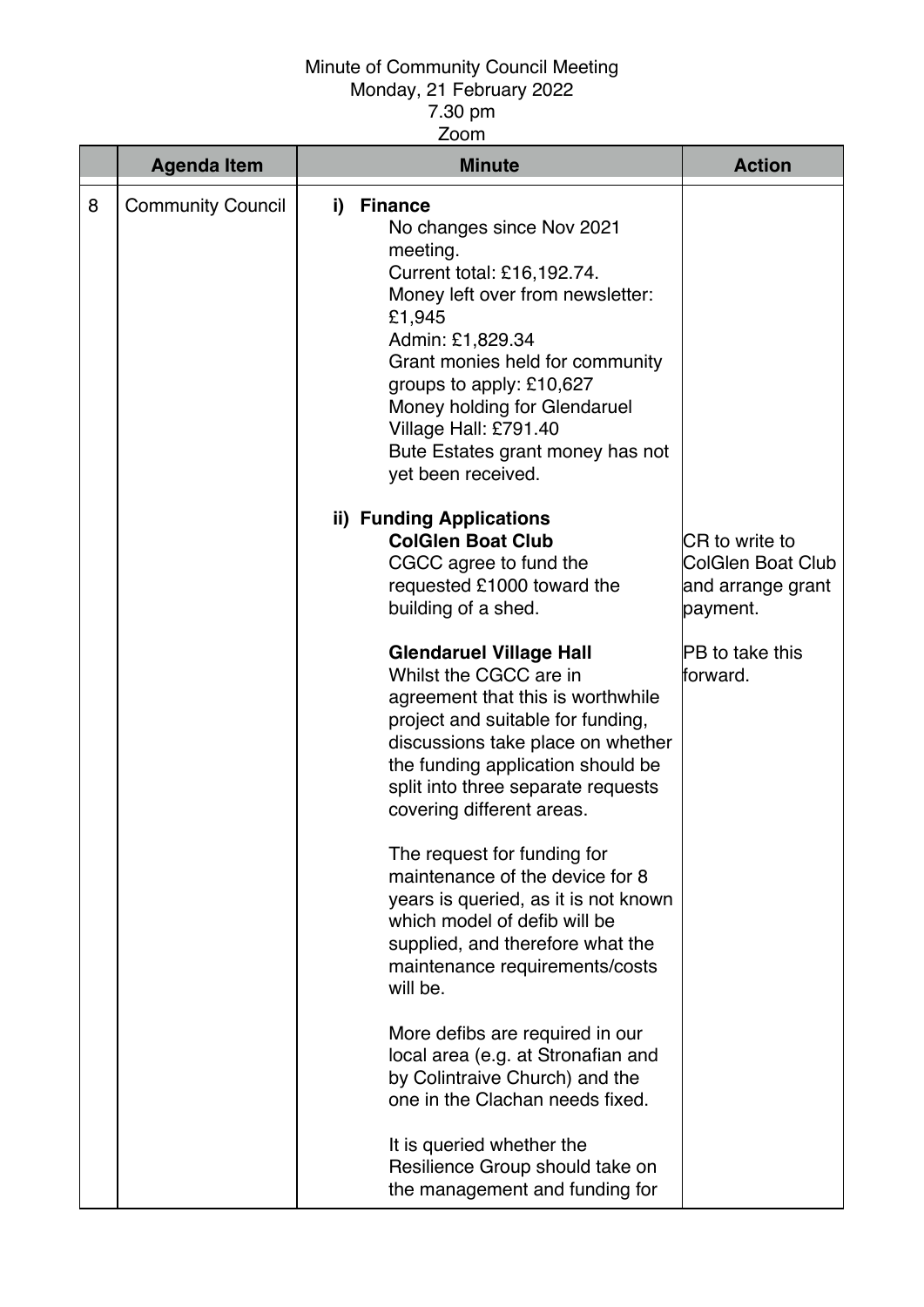|    | <b>Agenda Item</b>                 | <b>Minute</b>                                                                                                                                                                                                                                                                                                                                                                                                                                                                                                                                                                                                                                                                                                                                                                                                    | <b>Action</b>                                                                                                                                       |
|----|------------------------------------|------------------------------------------------------------------------------------------------------------------------------------------------------------------------------------------------------------------------------------------------------------------------------------------------------------------------------------------------------------------------------------------------------------------------------------------------------------------------------------------------------------------------------------------------------------------------------------------------------------------------------------------------------------------------------------------------------------------------------------------------------------------------------------------------------------------|-----------------------------------------------------------------------------------------------------------------------------------------------------|
|    |                                    | all the defibs in the area.<br>It is agreed the Chair of the<br>Glendaruel Village Hall and<br>members of the Windfarm Trust<br>(who have also received a funding<br>request) should be invited to the<br>next meeting to discuss further.                                                                                                                                                                                                                                                                                                                                                                                                                                                                                                                                                                       |                                                                                                                                                     |
|    |                                    | iii) Correspondence<br>Nothing to report.                                                                                                                                                                                                                                                                                                                                                                                                                                                                                                                                                                                                                                                                                                                                                                        |                                                                                                                                                     |
| 9  | <b>Development Trust</b><br>Update | Since the last update, we have had the<br>AGM.<br>Reg MacDonald has resigned.<br>We now have 8 Directors - Cathleen<br>Russell, John McNaughton, Chris Leigh,<br>Fiona Hamilton, Kirsty McLuckie, Sara<br>McLean and Alana Mathers.<br>Planning an open event in March to discuss<br>and plan ideas/projects with the community.<br>Next business plan currently being drawn<br>up.<br>Things are moving forward, including lots of<br>plans for the Forest that Chris is working on.                                                                                                                                                                                                                                                                                                                            |                                                                                                                                                     |
| 10 | <b>Argyll Rally Update</b>         | Meeting on 16/02/22 was very informative, a<br>great response from community and hearing<br>thoughts and views, appreciate the Rally<br>organizers, Police Scotland, and A&BC<br>representatives joining us.<br>Overall CGCC thoughts: the event should go<br>ahead, but we need to ensure the<br>community benefits, and that the event is<br>managed properly both in planning and on<br>the day $(s)$ .<br>Suggested that we have a 'meet the driver'<br>session or similar, to enable our community<br>to have more connection with the event, help<br>create a buzz.<br>Alan Reid comments that our views are akin<br>to the general views across the communities<br>involved. Note to stress in the letter that<br>although supporting this year, if it is not<br>handled/managed appropriately this year, | CDS to draft<br>response<br>reflecting the<br>communities<br>views to the<br><b>Argyll Rally</b><br>organizers for<br>their application<br>to A&BC. |